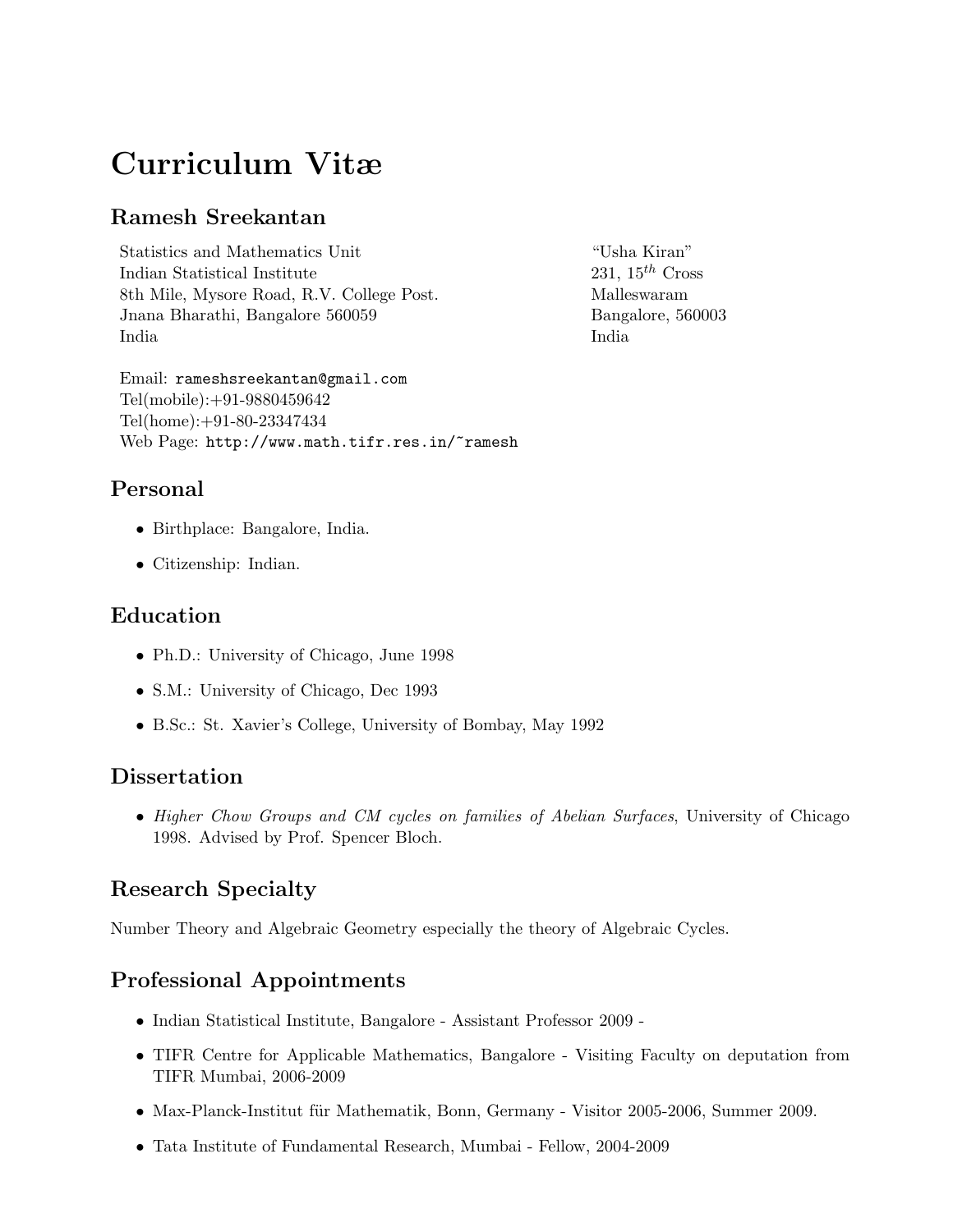- University of Toronto, Toronto, Canada Post-doctoral Fellow, 2002-2004
- Tata Institute of Fundamental Research, Mumbai, India Visiting Fellow, 2001-2002
- Duke University, Durham, NC, USA Assistant Research Professor, 1998-2001
- Institute for Advanced Study, Princeton, NJ, USA Visiting Member, 1998-1999.

## Published and accepted articles

- Higher Chow Groups and CM cycles on families of Abelian Surfaces Doctoral Thesis.
- Relations among Heegner cycles on familes of abelian surfaces Compositio Mathematica vol. 127, 2001, no.3, 243-271
- An Analogue of Cyclotomic Units for products of Elliptic Curves, with S.Baba Proceedings of the Edinborough Math. Society (2) 47, (2004), no. 1, 35–51.
- Iterated integrals and higher order automorphic forms, with N.Diamantis Commentarii Mathematici Helvetici, 86, (2006).
- An analogue of the Hodge-D-conjecture for products of elliptic curves Journal of Algebraic Geometry 17 (2008), 781-798.
- Essential Dimension of Abelian Varieties over Number Fields, with P.Brosnan Comptes rendus de l'Acadmie des sciences – Mathematics (346) 2008, 7-8, 417-420.
- Non-Archimedean regulator maps and special values of L-functions Proceedings of the International Colloquium on Motives and Shimura Varieties, TIFR Mumbai, January 2008.
- Higher order Modular Forms and Mixed Hodge Theory,  $-$  Acta Arithmetica 139 (2009), 321-340.
- $K_1$  of products of Drinfeld modular curves and special values of L-functions Compositio Mathematica, volume 146, issue 04,2010, pp. 886-918.

#### Preprints and work in progress

- Abelian Surfaces, Kummer Surfaces and the non-Archimedean Hodge-D-conjecture submitted.
- Abelian Surfaces and the non-Archimedean Hodge-D-conjecture the semistable case in preparation.
- On the Motive of the Monodromy Operator, with A. Clingher and G.V. Ravindra in preparation.

# Unpublished preprints

• Multiple L-values and periods of integrals, preprint.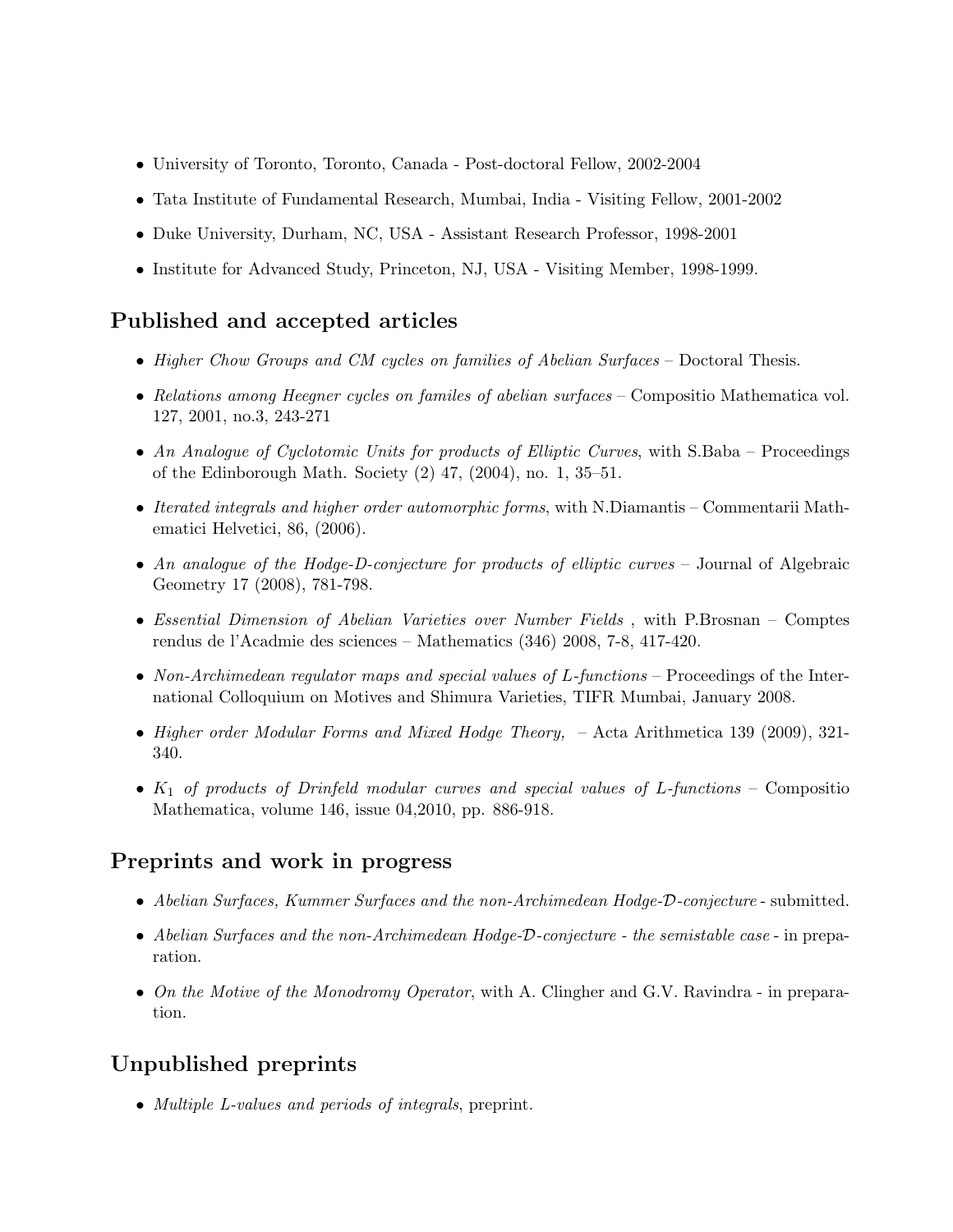## Invited Talks

- Isaac Newton Institute, February 1998.
- University of Pennsylvania, February 1999.
- University of Toronto, January 2002.
- McGill University, January 2002.
- McMaster University, January 2003.
- Fields Institute special seminar, March 2003.
- University of California at Los Angeles, April 2003.
- University of Chicago, April 2003.
- UNAM, Morelia, Mexico, July 2003.
- Washington University St. Louis, February 2004.
- Indian Statistical Institute, Bangalore, October 2004.
- University of Nottingham, March 2005.
- University of Durham, March 2005.
- University College, Dublin, November 2005.
- Queens University, Belfast, November 2005.
- ETH, Zürich, February 2006.
- Bilgi University, Istanbul, August 2006.
- Indo-UK Number Theory conference IMSc, Chennai, September 2006.
- International Colloquium on Cycles, Motives and Shimura Varieties TIFR, Mumbai, January 2008.
- Workshop on K-theory and Algebraic Cycles IMSc. Chennai, January 2008.
- Conference on 'Regulators and Heights in Algebraic Geometry' University of Alberta, Edmonton, Alberta, April 2008.
- University of North Carolina, Chapel Hill, April 2008.
- University of Tübingen, Tübingen, Germany, September 2008.
- Adam Mickiewicz University, Poznan, Poland, June 2009.
- Feza Gursey Institute, Istanbul, Turkey, June 2009.
- Universita degli Studi di Milano-Bicocca, May 2010.
- IISER, Mohali, October 2010.